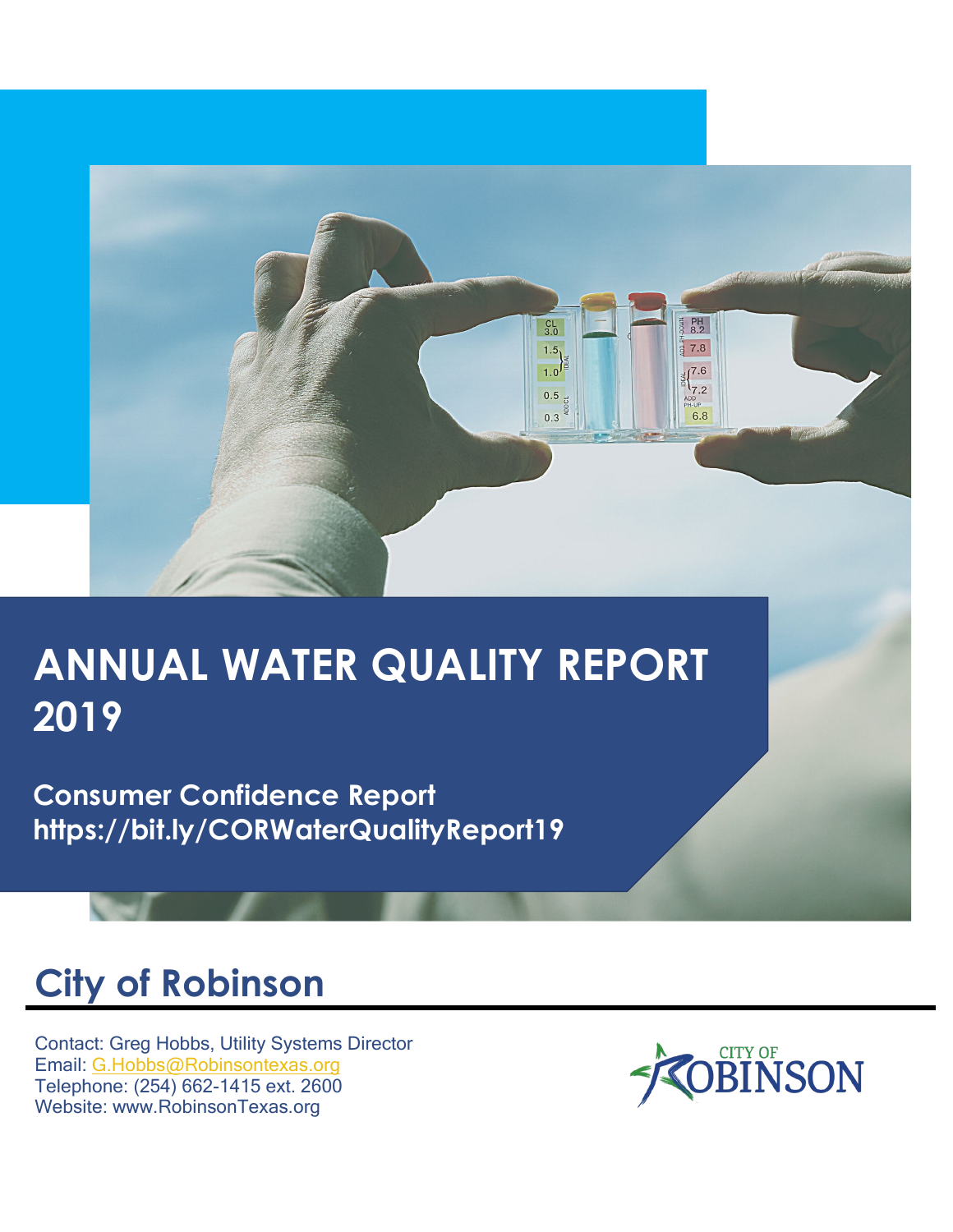## **CONTENTS**

[SPECIAL NOTICE FOR THE ELDERLY, INFANTS, CANCER PATIENTS, PEOPLE WITH](#page-2-0)  [HIV/AIDS OR OTHER IMMUNE PROBLEMS](#page-2-0) \_\_\_\_\_\_\_\_\_\_\_\_\_\_\_\_\_\_\_\_\_\_\_\_\_ 3

| Public Participation Opportunities<br>Robinson's Drinking Water Meets or Exceeds All Federal (EPA) Drinking Water     |      | 3<br>$\overline{3}$ |
|-----------------------------------------------------------------------------------------------------------------------|------|---------------------|
| water sources <b>water</b> sources                                                                                    |      |                     |
| En Español <b>eco de la contrata de la contrata de la contrata de la contrata de la contrata de la contrata de la</b> |      | $\overline{4}$      |
|                                                                                                                       |      |                     |
|                                                                                                                       |      | 5                   |
|                                                                                                                       |      |                     |
|                                                                                                                       | $-5$ |                     |
|                                                                                                                       |      |                     |
|                                                                                                                       |      |                     |
|                                                                                                                       |      |                     |
|                                                                                                                       |      | 8                   |

| <u>inonganic Contaminants and a contact of the contact of the contact of the contact of the contact of the contact of the contact of the contact of the contact of the contact of the contact of the contact of the contact of t</u> |     |
|--------------------------------------------------------------------------------------------------------------------------------------------------------------------------------------------------------------------------------------|-----|
| <b>Organic Contaminants</b>                                                                                                                                                                                                          | 8   |
| <b>Maximum Residual Disinfectant Level</b>                                                                                                                                                                                           | - 8 |
| Disinfection Byproducts <b>Districts</b>                                                                                                                                                                                             | -9  |
| Unregulated Contaminants <b>Exercise 2018</b>                                                                                                                                                                                        | -9  |
| Violations _________________                                                                                                                                                                                                         | -9  |
|                                                                                                                                                                                                                                      | -9  |
| Turbidity ________                                                                                                                                                                                                                   | 10  |
| <b>Total Organic Carbon</b>                                                                                                                                                                                                          | 10  |
| <b>Secondary and Other Constituents Not Regulated</b>                                                                                                                                                                                | 11  |
| <b>Water Loss Audit</b>                                                                                                                                                                                                              |     |
|                                                                                                                                                                                                                                      |     |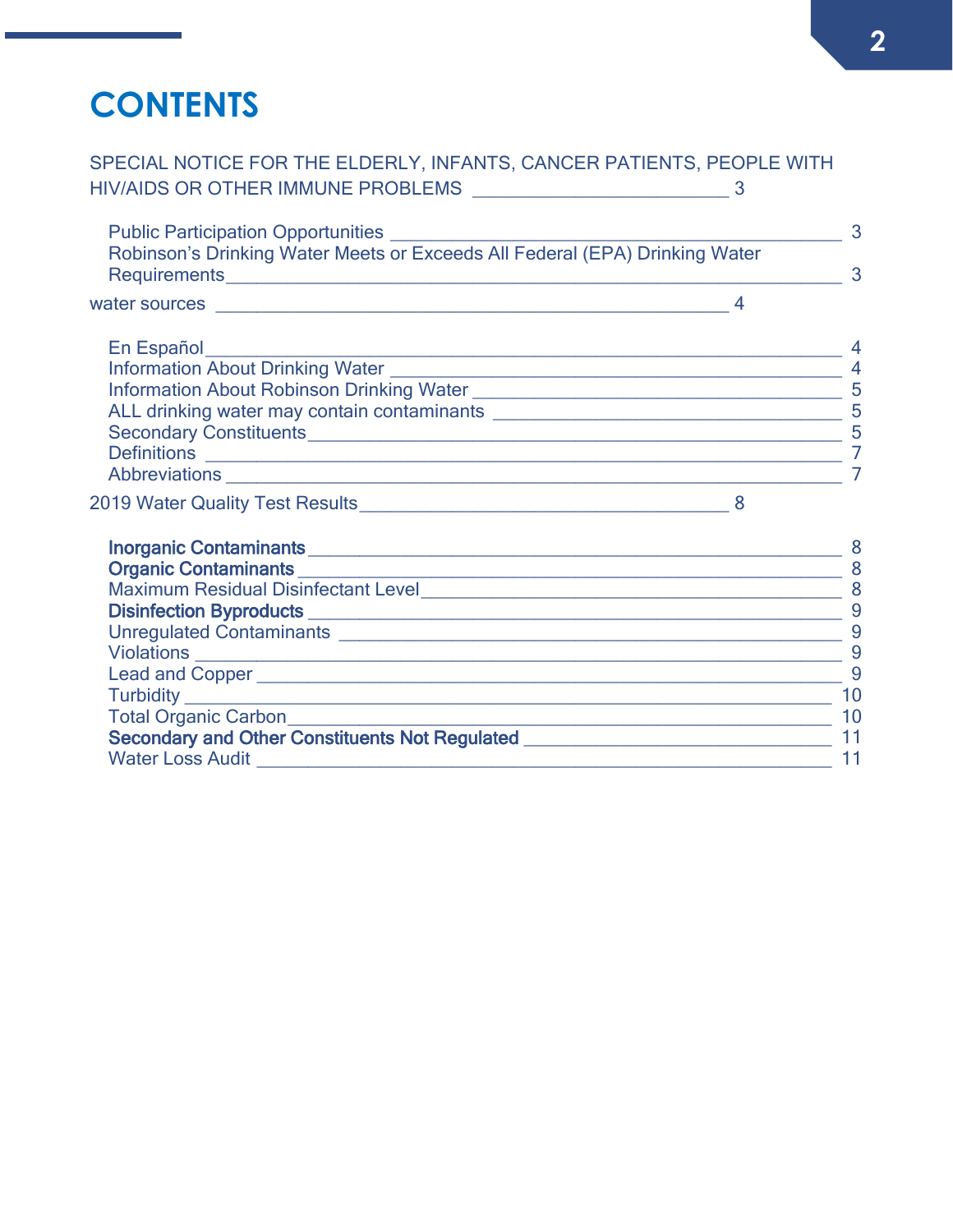## <span id="page-2-0"></span>**SPECIAL NOTICE FOR THE ELDERLY, INFANTS, CANCER PATIENTS, PEOPLE WITH HIV/AIDS OR OTHER IMMUNE PROBLEMS**

Some people may be more vulnerable to contaminants in drinking water than the general population. Immuno-compromised persons such as persons with cancer undergoing chemotherapy, persons who have undergone organ transplants, people with HIV/AIDS or other immune system disorders, some elderly, and infants can be particularly at risk from infections. These people should seek advice about drinking water from their health care providers. The EPA/Centers for Disease Control and Prevention (CDC) guidelines on appropriate means to lessen the risk of infection by Cryptosporidium and other microbial contaminants are available from the Safe Drinking Water Hotline (1-800-426-4791).

## <span id="page-2-1"></span>**Public Participation Opportunities**

This report is a summary of the quality of the water provided to Robinson customers. The analysis uses the data from the most recent U.S. Environmental Protection Agency (EPA) required tests and is presented on the attached pages. This information is to help residents be more knowledgeable about their water supply.

## <span id="page-2-2"></span>**Robinson's Drinking Water Meets or Exceeds All Federal (EPA) Drinking Water Requirements**

This report is a summary of the quality of the water provided to Robinson customers. The analysis uses the data from the most recent U.S. Environmental Protection Agency (EPA) required tests and is presented on the attached pages. This information is to help residents be more knowledgeable about their water supply.

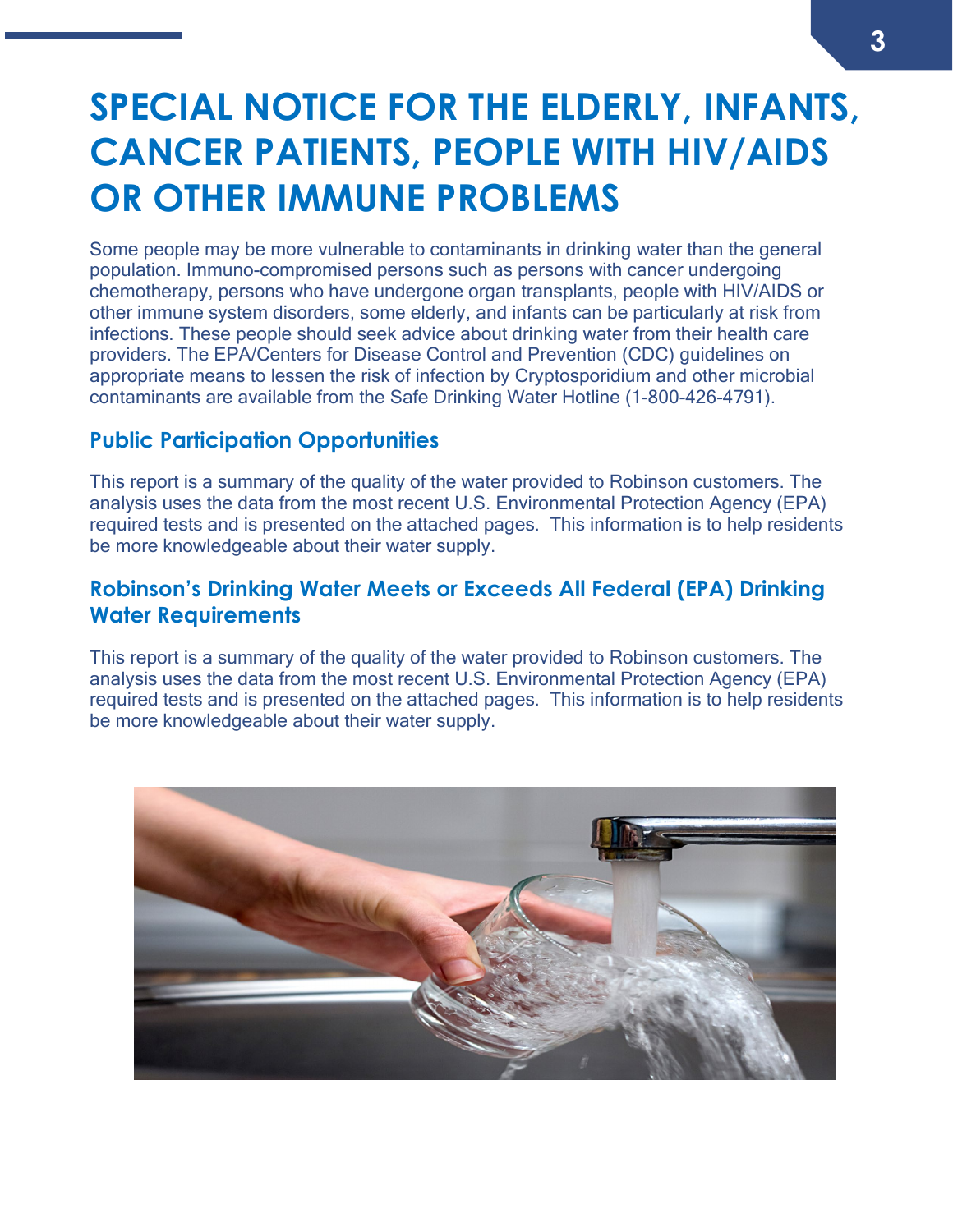## <span id="page-3-0"></span>**WATER SOURCES**

This report is a summary of the quality of the water provided to Robinson customers. The analysis uses the data from the most recent U.S. Environmental Protection Agency (EPA) required tests and is presented on the attached pages. This information is to help residents be more knowledgeable about their water supply.

## <span id="page-3-1"></span>**En Español**

Este informe incluye información importante sobre el agua potable. Si tiene preguntas o comentarios sobre éste informe en español, favor de llamar al tel (254) 662-1415 para hablar con una persona bilingüe en español.

## <span id="page-3-2"></span>**Information About Drinking Water**

The sources of drinking water (both tap water and bottled water) include rivers, lakes, streams, ponds, reservoirs, springs, and wells. As water travels over the surface of the land or through the ground, it dissolves naturally-occurring minerals and, in some cases, radioactive material, and can pick up substances resulting from the presence of animals or from human activity.

Drinking water, including bottled water, may reasonably be expected to contain at least small amounts of some contaminants. The presence of contaminants does not necessarily indicate that water poses a health risk. More information about contaminants and potential health effects can be obtained by calling the EPAs Safe Drinking Water Hotline at (800) 426-4791. Contaminants that may be present in source water include:

- Microbial contaminants, such as viruses and bacteria, which may come from sewage treatment plants, septic systems, agricultural livestock operations, and wildlife.
- Inorganic contaminants, such as salts and metals, which can be naturally-occurring or result from urban storm water runoff, industrial or domestic wastewater discharges, oil and gas production, mining, or farming.
- Pesticides and herbicides, which may come from a variety of sources such as agriculture, urban storm water runoff, and residential uses.
- Organic chemical contaminants, including synthetic and volatile organic chemicals, which are by-products of industrial processes and petroleum production, and can also come from gas stations, urban storm water runoff, and septic systems.
- Radioactive contaminants, which can be naturally-occurring or be the result of oil and gas production and mining activities.

In order to ensure that tap water is safe to drink, EPA prescribes regulations which limit the amount of certain contaminants in water provided by public water systems. FDA regulations establish limits for contaminants in bottled water which must provide the same protection for public health.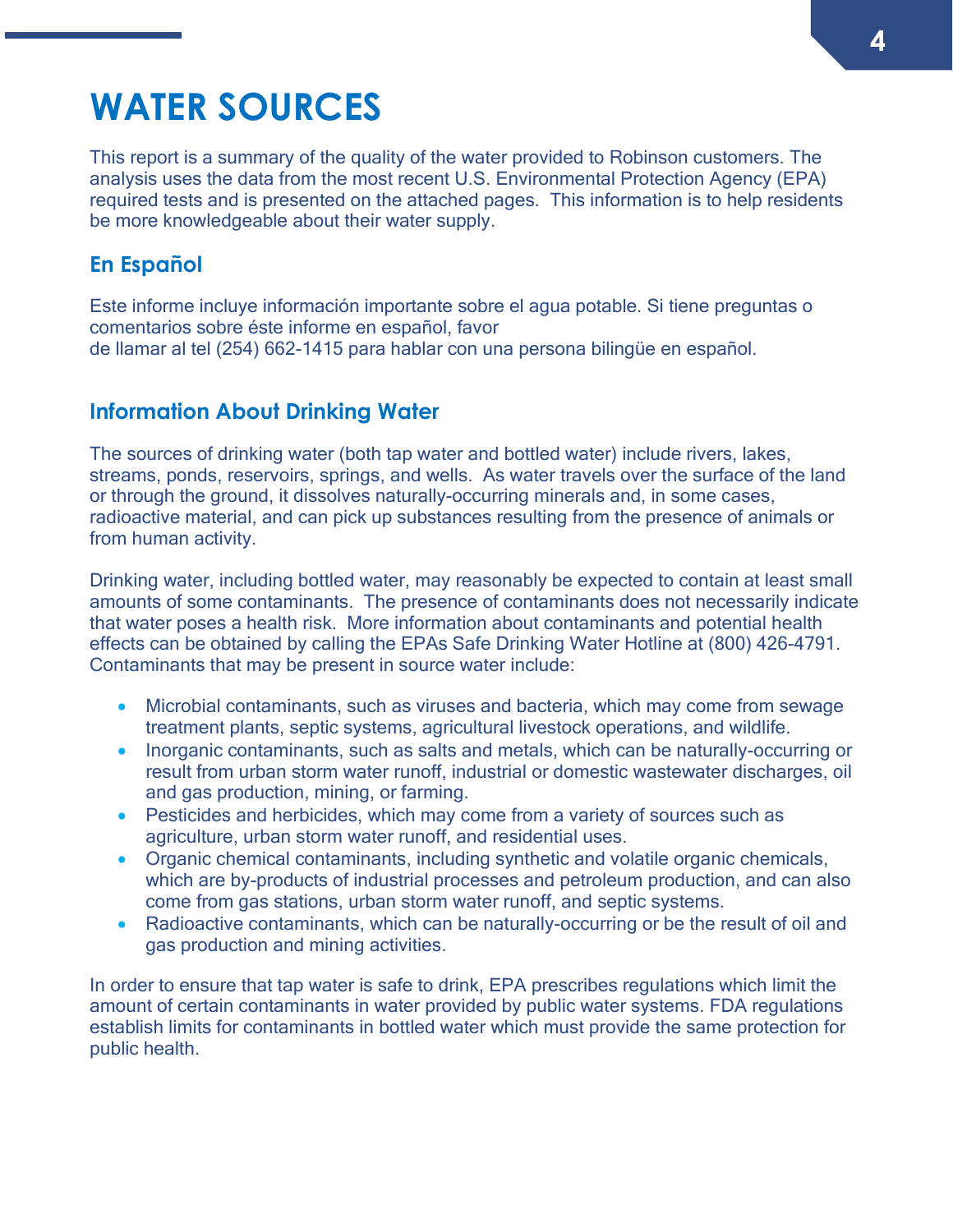### <span id="page-4-0"></span>**Information About Robinson Drinking Water**

Robinson drinking water is obtained from both surface and ground water sources. The ground water comes from deep wells in the Second (Lower) Trinity Aquifer. Surface water is drawn from the Brazos River and stored in the Robinson Reservoir before treatment. Robinson also purchases treated water from the City of Waco which treats water from Lake Waco. The TCEQ (Texas Commission on Environmental Quality) completed an assessment of your source water and results indicate that some of our sources are susceptible to certain contaminants. The sampling requirements for your water system are based on this susceptibility and previous sample data. Any detections of these contaminants may be found in this Consumer Confidence Report. For more information on source water assessments and protection efforts at the Robinson system contact Greg Hobbs, Utility System Director.

### <span id="page-4-1"></span>**ALL drinking water may contain contaminants**

When drinking water meets federal standards there may not be any health-based benefits to purchasing bottled water or point of use devices. Drinking water, including bottled water, may reasonably be expected to contain at least small amounts of some contaminants. The presence of contaminants does not necessarily indicate that water poses a health risk. More information about contaminants and potential health effects can be obtained by calling the EPA's Safe Drinking Water Hotline (1-800-426-4791).

### <span id="page-4-2"></span>**Secondary Constituents**

This is an alert about your drinking water and a cosmetic dental problem that might affect children under nine years of age. At low levels, fluoride can help prevent cavities, but children drinking water containing more than 2 milligrams per liter (mg/L) of fluoride may develop cosmetic discoloration of their permanent teeth (dental fluorosis). The drinking water provided the City of Robinson has a fluoride concentration of 0.16-2.38 mg/L.

Dental fluorosis, in its moderate or severe forms, may result in a brown staining and/or pitting of the permanent teeth. This problem occurs only in developing teeth, before they erupt from the gums. Children under nine should be provided with alternative sources of drinking water or water that has been treated to remove the fluoride to avoid the possibility of staining and pitting of their permanent teeth. You may also want to contact your dentist about proper use by young children of fluoride-containing products. Older children and adults may safely drink the water.

Drinking water containing more than 4 mg/L of fluoride (the U.S. Environmental Protection Agency's drinking water standard) can increase your risk of developing bone disease. Your drinking water does not contain more than 4 mg/L of fluoride, but we're required to notify you when we discover that the fluoride levels in your drinking water exceed 2 mg/L because of this cosmetic dental problem.

For more information, please call Greg Hobbs of the City of Robinson at (254) 662-1415 Ext. 2600. Some home water treatment units are also available to remove fluoride from drinking water. To learn more about available home water treatment units, you may call NSF International at 1-877-8-NSF-HELP.

Many constituents (such as calcium, sodium, or iron) which are often found in drinking water can cause taste, color, and odor problems. The taste and odor constituents are called secondary constituents and are regulated by the State of Texas, not the EPA. These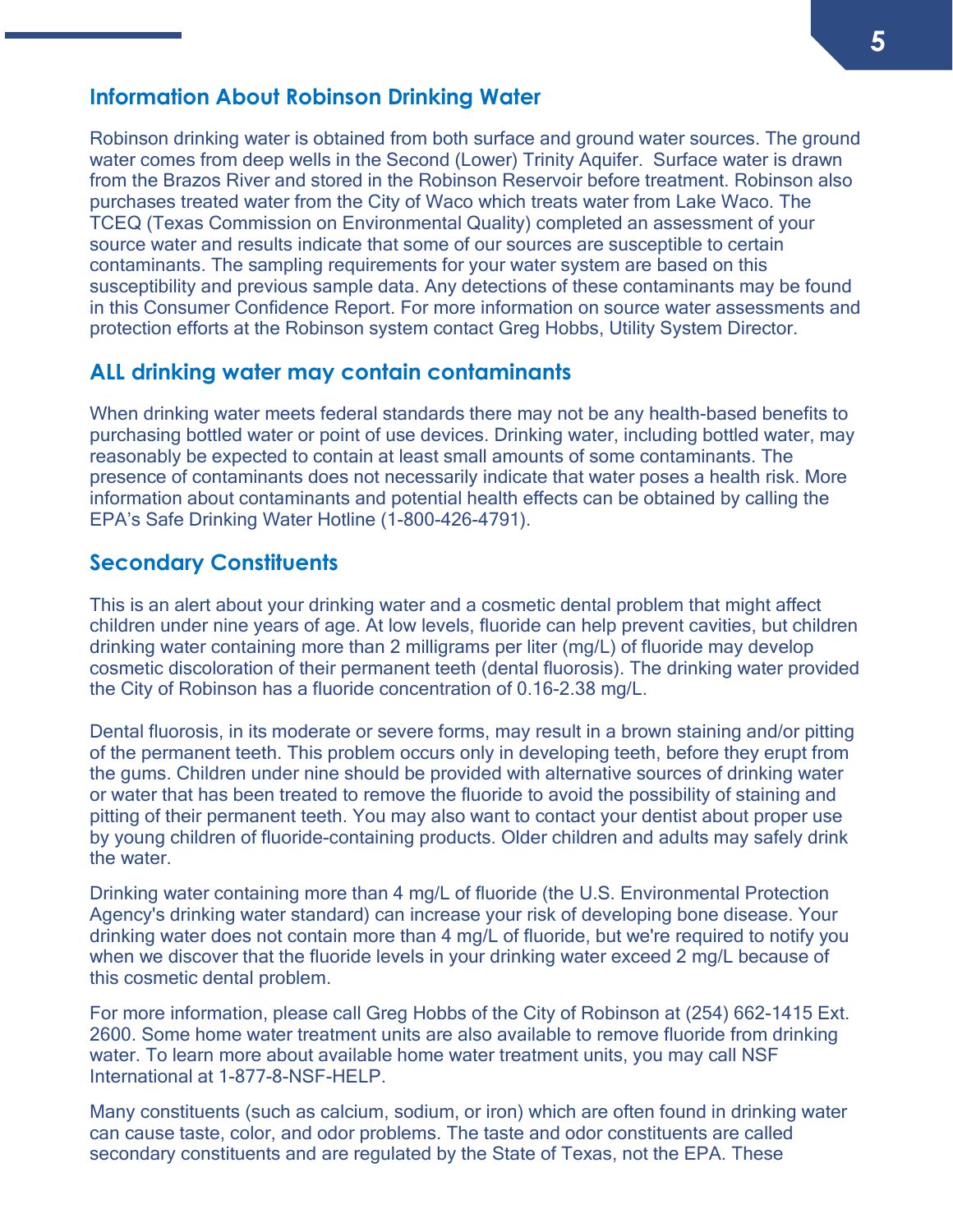constituents are not reasons for health concern. Therefore, secondaries are not required to be reported in this document but they may greatly affect the appearance and taste of water.

The following part of this report lists all of the federally regulated or monitored contaminants, along with definitions and abbreviations for each, which have been found in Robinson drinking water. The U.S. EPA requires water systems to test for up to 97 contaminants.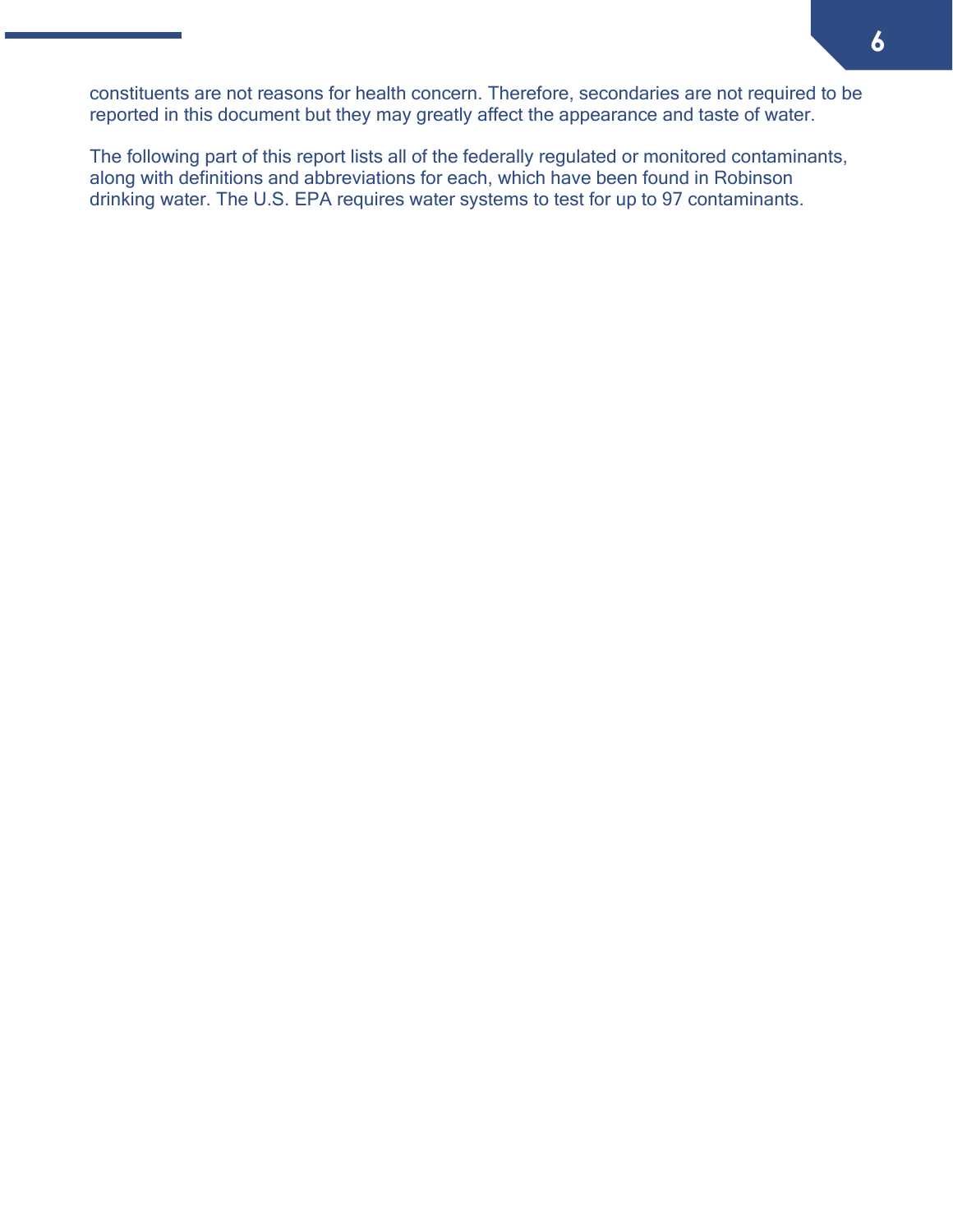## <span id="page-6-0"></span>**Definitions**

#### **Action Level**

The concentration of a contaminant which, if exceeded, triggers treatment or other requirements which a water system must follow.

#### **Action Level Goal (ALG)**

The level of a contaminant in drinking water below which there is no known or expected risk to health. ALGs allow for a margin of safety.

#### **Avg**

Regulatory compliance with some MCLs are based on running annual average of monthly samples.

#### **Level 1 Assessment**

A Level 1 assessment is a study of the water system to identify potential problems and determine (if possible) why total coliform bacteria have been found in our water system.

#### **Level 2 Assessment**

A Level 2 assessment is a very detailed study of the water system to identify potential problems and determine (if possible) why an E. coli MCL violation has occurred and/or why total coliform bacteria have been found in our water system on multiple occasions.

#### **Maximum Contaminant Level or MCL**

The highest level of a contaminant that is allowed in drinking water. MCLs are set as close to the MCLGs as feasible using the best available treatment technology.

#### **Maximum Contaminant Level Goal or MCLG**

The level of a contaminant in drinking water below which there is no known or expected risk to health. MCLGs allow for a margin of safety.

#### **Maximum residual disinfectant level or MRDL**

The highest level of a disinfectant allowed in drinking water. There is convincing evidence that addition of a disinfectant is necessary for control of microbial contaminants.

### <span id="page-6-1"></span>**Abbreviations**

- **MFL** million fibers per liter (a measure of asbestos)
- **mrem** millirems per year (a measure of radiation absorbed by the body) **na** not applicable.
	- **NTU** nephelometric turbidity units (a measure of turbidity)
- **pCi/L** picocuries per liter (a measure of radioactivity)
- **ppb:** micrograms per liter or parts per billion or one ounce in 7,350,000 gallons of water.
- **ppm:** milligrams per liter or parts per million or one ounce in 7,350 gallons of water.
- **ppq** parts per quadrillion, or picograms per liter (pg/L)
- **ppt** parts per trillion, or nanograms per liter (ng/L)
- **Treatment**  A required process intended to reduce the level of a contaminant in

**Technique or TT: drinking water.**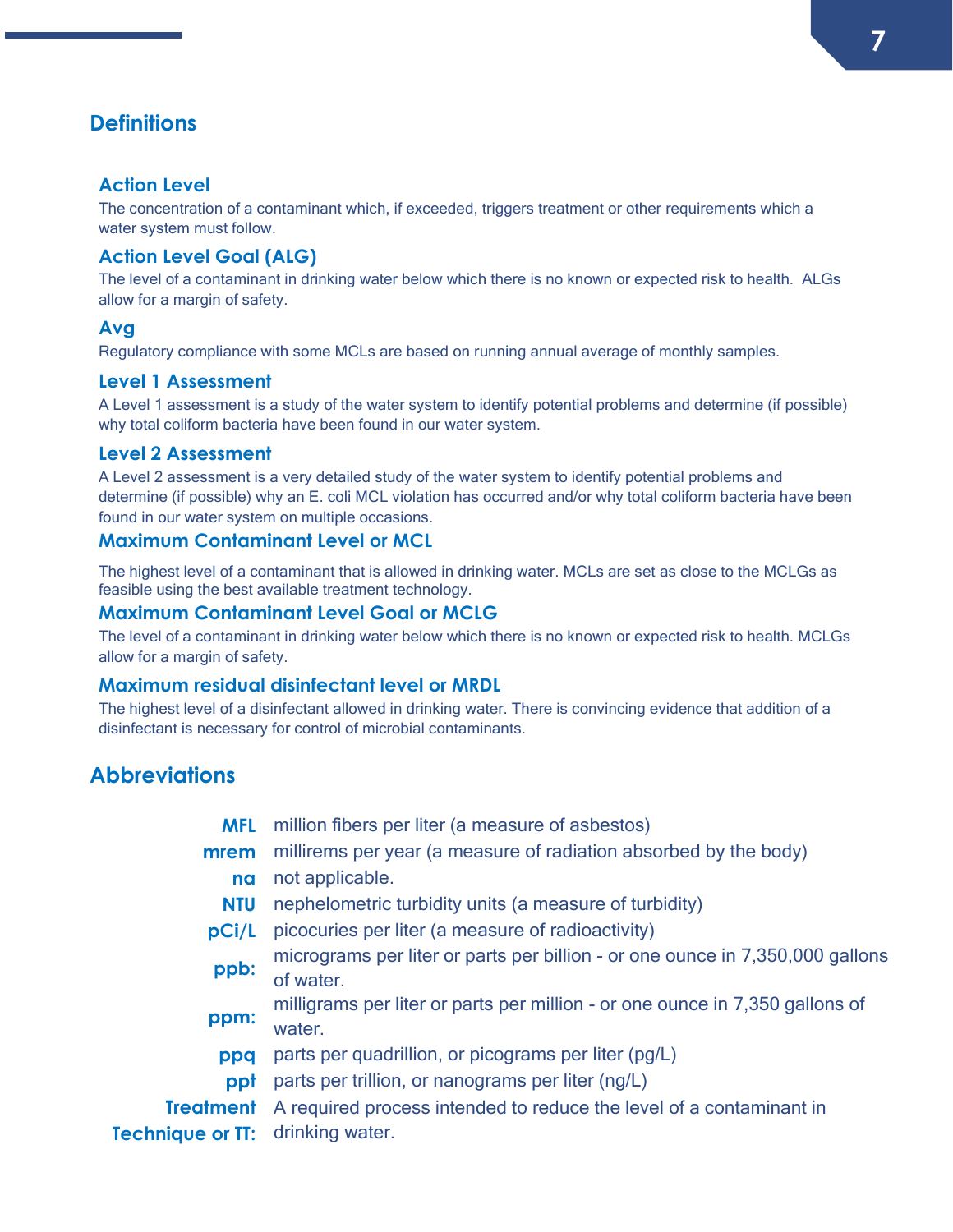## <span id="page-7-1"></span><span id="page-7-0"></span>**2019 WATER QUALITY TEST RESULTS**

<span id="page-7-3"></span><span id="page-7-2"></span>

| <b>Inorganic Contaminants</b>    |                                            |                         |                                |                                                  |                                                  |                                                     |                                                     |                             |             |                                  |                                      |                  |                                                                                                                                        |
|----------------------------------|--------------------------------------------|-------------------------|--------------------------------|--------------------------------------------------|--------------------------------------------------|-----------------------------------------------------|-----------------------------------------------------|-----------------------------|-------------|----------------------------------|--------------------------------------|------------------|----------------------------------------------------------------------------------------------------------------------------------------|
| <b>Collection</b><br><b>Date</b> |                                            | <b>Contaminant</b>      |                                | <b>Highest</b><br><b>Single</b><br><b>Sample</b> |                                                  | <b>Range of</b><br><b>Levels</b><br><b>Detected</b> |                                                     | <b>MCLG</b>                 |             | <b>MCL</b>                       | <b>Unit of</b><br><b>Measur</b><br>е | <b>Violation</b> | <b>Likely Source of</b><br><b>Contaminant</b>                                                                                          |
| 2019                             |                                            | Arsenic                 |                                | .002                                             |                                                  |                                                     | $.002 - .002$                                       | $\mathbf{0}$                |             | 10                               | ppb                                  | N                | Erosion of natural deposits;<br>Runoff from orchards;<br>Runoff from glass and<br>electronics production<br>wastes.                    |
| 2019                             |                                            | <b>Barium</b>           |                                | 0.0782                                           |                                                  | $0.0282 -$<br>0.0782                                |                                                     | $\overline{2}$              |             | $\overline{2}$                   | ppm                                  | $\mathsf{N}$     | Discharge of drilling wastes;<br>discharge from metal<br>refineries; erosion of natural<br>deposits.                                   |
|                                  | 2019<br><b>Fluoride</b>                    |                         |                                |                                                  | 2.38                                             | $2.38 - 2.38$                                       |                                                     | $\overline{4}$              |             | $\overline{4}$                   | ppm                                  | N                | Erosion of natural deposits;<br>water additive which<br>promotes strong teeth;<br>discharge from fertilizer and<br>aluminum factories. |
| 2019                             | <b>Nitrate</b>                             |                         |                                | 0.91                                             |                                                  | $.08 - .91$                                         |                                                     | 10                          |             | 10                               | ppm                                  | N                | Runoff from fertilizer use;<br>leaching from septic tanks,<br>sewage; erosion of natural<br>deposits.                                  |
| 2019                             | Selenium                                   |                         |                                |                                                  | .0051                                            | .0051<br>$-.0051$                                   |                                                     | 50                          |             | 50                               | ppb                                  | N                | Discharge from petroleum<br>and metal refineries;<br>Erosion<br>Of natural deposits;<br>Discharge from mines.                          |
| <b>Organic Contaminants</b>      |                                            |                         |                                |                                                  |                                                  |                                                     |                                                     |                             |             |                                  |                                      |                  |                                                                                                                                        |
| <b>Collection</b><br><b>Date</b> |                                            | <b>Contaminant</b>      |                                |                                                  | <b>Highest</b><br><b>Single</b><br><b>Sample</b> |                                                     | <b>Range of</b><br><b>Levels</b><br><b>Detected</b> |                             | <b>MCLG</b> | <b>MCL</b>                       | Unit of<br><b>Measure</b>            | <b>Violation</b> | <b>Likely Source of</b><br><b>Contaminant</b>                                                                                          |
| 2019                             |                                            | Atrazine                |                                | 0.18                                             |                                                  |                                                     | $0.18 - 0.18$                                       |                             | 3           | 3                                | ppb                                  | N                | Runoff from herbicide used on<br>row crops.                                                                                            |
|                                  | <b>Maximum Residual Disinfectant Level</b> |                         |                                |                                                  |                                                  |                                                     |                                                     |                             |             |                                  |                                      |                  |                                                                                                                                        |
| Year                             |                                            | <b>Disinfectan</b><br>t | <b>Average</b><br><b>Level</b> |                                                  | <b>Minimum</b><br><b>Level</b>                   |                                                     | <b>Maximu</b><br>m Level                            | <b>MRDL</b><br><b>MRDLG</b> |             | <b>Unit of</b><br><b>Measure</b> | <b>Source of Chemical</b>            |                  |                                                                                                                                        |
| 2019                             |                                            | Chlorine                | 2.1                            |                                                  | 1.2                                              |                                                     | 3.9                                                 |                             |             | 4.0                              | < 4.0                                | ppm              | Disinfectant used to control<br>microbes.                                                                                              |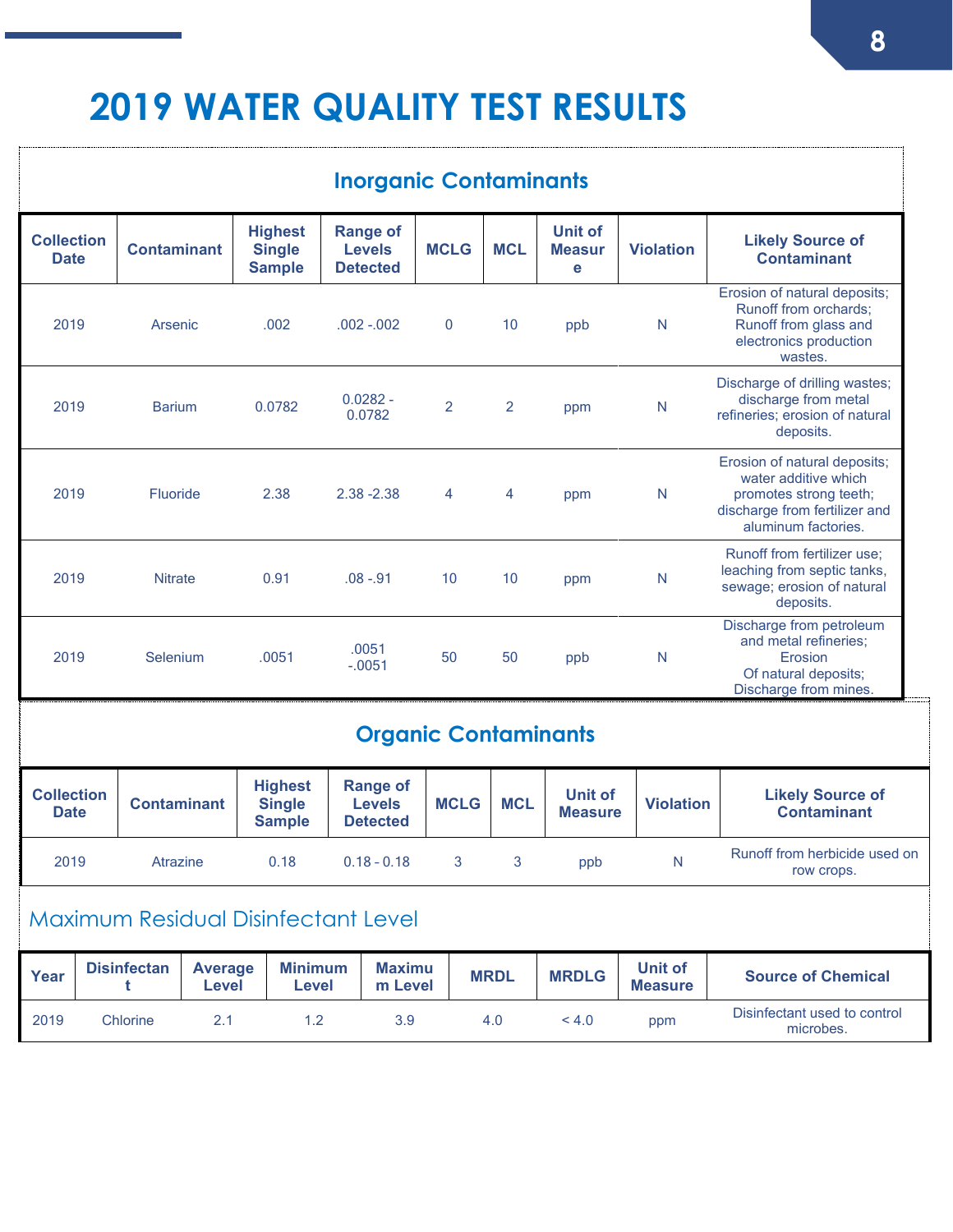<span id="page-8-3"></span><span id="page-8-2"></span><span id="page-8-1"></span><span id="page-8-0"></span>

| <b>Disinfection Byproducts</b> |                                                                                                                                                                                                                                                                                                                                                                                                                                                                                                                                                                                                                                                                                                                                                                                                                                                                                                                              |                                                                         |                                                                                   |                                                                                       |                                                                                                         |                               |                                  |                        |                           |                                                     |                                                                                                                |
|--------------------------------|------------------------------------------------------------------------------------------------------------------------------------------------------------------------------------------------------------------------------------------------------------------------------------------------------------------------------------------------------------------------------------------------------------------------------------------------------------------------------------------------------------------------------------------------------------------------------------------------------------------------------------------------------------------------------------------------------------------------------------------------------------------------------------------------------------------------------------------------------------------------------------------------------------------------------|-------------------------------------------------------------------------|-----------------------------------------------------------------------------------|---------------------------------------------------------------------------------------|---------------------------------------------------------------------------------------------------------|-------------------------------|----------------------------------|------------------------|---------------------------|-----------------------------------------------------|----------------------------------------------------------------------------------------------------------------|
| <b>Year or</b><br>Range        |                                                                                                                                                                                                                                                                                                                                                                                                                                                                                                                                                                                                                                                                                                                                                                                                                                                                                                                              | <b>Highest</b><br><b>Contaminant</b><br><b>Level</b><br><b>Detected</b> |                                                                                   |                                                                                       | <b>Range of</b><br><b>Levels</b><br><b>Detected</b>                                                     | <b>MCGL</b>                   | <b>MCL</b>                       |                        | Unit of<br><b>Measure</b> | <b>Violation</b>                                    | <b>Source of Contaminant</b>                                                                                   |
| 2019                           | <b>Total Haloacetic</b><br><b>Acids</b>                                                                                                                                                                                                                                                                                                                                                                                                                                                                                                                                                                                                                                                                                                                                                                                                                                                                                      |                                                                         | .044                                                                              |                                                                                       | $.01 - .044$                                                                                            | No goal for<br>the total      | 60                               |                        | ppb                       | $\mathsf{N}$                                        | Byproduct of drinking water<br>disinfection.                                                                   |
| 2019                           | <b>Total</b><br>Trihalomethane<br>76.1<br>S                                                                                                                                                                                                                                                                                                                                                                                                                                                                                                                                                                                                                                                                                                                                                                                                                                                                                  |                                                                         |                                                                                   | $1.0 - 76.1$                                                                          | No goal for<br>the total                                                                                | 80                            |                                  | ppb                    | $\mathsf{N}$              | Byproduct of drinking water<br>disinfection.        |                                                                                                                |
|                                | <b>Unregulated Contaminants</b>                                                                                                                                                                                                                                                                                                                                                                                                                                                                                                                                                                                                                                                                                                                                                                                                                                                                                              |                                                                         |                                                                                   |                                                                                       |                                                                                                         |                               |                                  |                        |                           |                                                     |                                                                                                                |
|                                |                                                                                                                                                                                                                                                                                                                                                                                                                                                                                                                                                                                                                                                                                                                                                                                                                                                                                                                              |                                                                         | maximum contaminant level for these chemicals at the entry point to distribution. |                                                                                       |                                                                                                         |                               |                                  |                        |                           |                                                     | Bromoform, chloroform, dichlorobromomethane, and dibromochloromethane are disinfection byproducts. There is no |
| <b>Year or</b><br>Range        |                                                                                                                                                                                                                                                                                                                                                                                                                                                                                                                                                                                                                                                                                                                                                                                                                                                                                                                              |                                                                         | <b>Contaminant</b>                                                                |                                                                                       | <b>Highest</b><br><b>Range of</b><br><b>Single</b><br><b>Levels</b><br><b>Sample</b><br><b>Detected</b> |                               |                                  | <b>Unit of Measure</b> |                           |                                                     | <b>Source of Contaminant</b>                                                                                   |
| 2019                           |                                                                                                                                                                                                                                                                                                                                                                                                                                                                                                                                                                                                                                                                                                                                                                                                                                                                                                                              |                                                                         | Chloroform                                                                        |                                                                                       | 7.6<br>$1.2 - 7.6$                                                                                      |                               |                                  |                        | ppb                       |                                                     | Byproduct of drinking water<br>disinfection.                                                                   |
| 2019                           |                                                                                                                                                                                                                                                                                                                                                                                                                                                                                                                                                                                                                                                                                                                                                                                                                                                                                                                              |                                                                         | <b>Bromodichloromethane</b>                                                       |                                                                                       | 23.0                                                                                                    | $1.0 - 23.0$                  |                                  | ppb                    |                           |                                                     | Byproduct of drinking water<br>disinfection.                                                                   |
|                                | 2019<br><b>Bromoform</b>                                                                                                                                                                                                                                                                                                                                                                                                                                                                                                                                                                                                                                                                                                                                                                                                                                                                                                     |                                                                         |                                                                                   | 54.0                                                                                  | $2.3 - 54.0$                                                                                            |                               | ppb                              |                        |                           | <b>Byproduct of drinking water</b><br>disinfection. |                                                                                                                |
| 2019                           |                                                                                                                                                                                                                                                                                                                                                                                                                                                                                                                                                                                                                                                                                                                                                                                                                                                                                                                              |                                                                         | Dibromochloromethane                                                              |                                                                                       | 48.8                                                                                                    | $1.0 - 48.0$                  |                                  | ppb                    |                           |                                                     | <b>Byproduct of drinking water</b><br>disinfection.                                                            |
|                                |                                                                                                                                                                                                                                                                                                                                                                                                                                                                                                                                                                                                                                                                                                                                                                                                                                                                                                                              |                                                                         |                                                                                   |                                                                                       |                                                                                                         | <b>Violations</b>             |                                  |                        |                           |                                                     |                                                                                                                |
|                                |                                                                                                                                                                                                                                                                                                                                                                                                                                                                                                                                                                                                                                                                                                                                                                                                                                                                                                                              | <b>Violation Type</b>                                                   | <b>Violation Begin</b>                                                            |                                                                                       |                                                                                                         | <b>Violation End</b>          |                                  |                        |                           | <b>Violation Explanation</b>                        |                                                                                                                |
|                                | <b>NA</b>                                                                                                                                                                                                                                                                                                                                                                                                                                                                                                                                                                                                                                                                                                                                                                                                                                                                                                                    |                                                                         |                                                                                   |                                                                                       |                                                                                                         |                               |                                  |                        |                           |                                                     |                                                                                                                |
|                                |                                                                                                                                                                                                                                                                                                                                                                                                                                                                                                                                                                                                                                                                                                                                                                                                                                                                                                                              |                                                                         |                                                                                   |                                                                                       |                                                                                                         | <b>Lead and Copper</b>        |                                  |                        |                           |                                                     |                                                                                                                |
| <b>Date</b>                    | <b>Contaminant</b>                                                                                                                                                                                                                                                                                                                                                                                                                                                                                                                                                                                                                                                                                                                                                                                                                                                                                                           |                                                                         | The 90th<br><b>Percentile</b>                                                     | <b>Number of</b><br><b>Sites</b><br><b>Exceeding</b><br><b>Action</b><br><b>Level</b> |                                                                                                         | <b>Action</b><br><b>Level</b> | <b>Unit of</b><br><b>Measure</b> |                        | <b>Violation</b>          |                                                     | <b>Source of Contaminant</b>                                                                                   |
| 2019                           |                                                                                                                                                                                                                                                                                                                                                                                                                                                                                                                                                                                                                                                                                                                                                                                                                                                                                                                              | Lead                                                                    | 1.4                                                                               | 0                                                                                     |                                                                                                         | 15                            |                                  | $\mathsf{N}$<br>ppb    |                           |                                                     | Corrosion of household plumbing<br>systems; erosion of natural deposits.                                       |
| 2019                           |                                                                                                                                                                                                                                                                                                                                                                                                                                                                                                                                                                                                                                                                                                                                                                                                                                                                                                                              | Copper                                                                  | .0179                                                                             |                                                                                       | 0                                                                                                       | 1.3                           | ppb                              |                        | $\mathsf{N}$              |                                                     | Corrosion of household plumbing<br>systems; erosion of natural deposits.                                       |
|                                | "If present, elevated levels of lead can cause serious health problems, especially for pregnant women and young children. Lead<br>in drinking water is primarily from materials and components associated with service lines and home plumbing. This water<br>supply is responsible for providing high quality drinking water, but cannot control the variety of materials used in plumbing<br>components. When your water has been sitting for several hours, you can minimize the potential for lead exposure by flushing<br>your tap for 30 seconds to 2 minutes before using water for drinking or cooking. If you are concerned about lead in your water,<br>you may wish to have your water tested. Information on lead in drinking water, testing methods and steps you can take to<br>minimize exposure is available from the Safe Drinking Water Hotline (1-800-426-4791) or at http://www.epa.gov/safewater/lead." |                                                                         |                                                                                   |                                                                                       |                                                                                                         |                               |                                  |                        |                           |                                                     |                                                                                                                |

**9**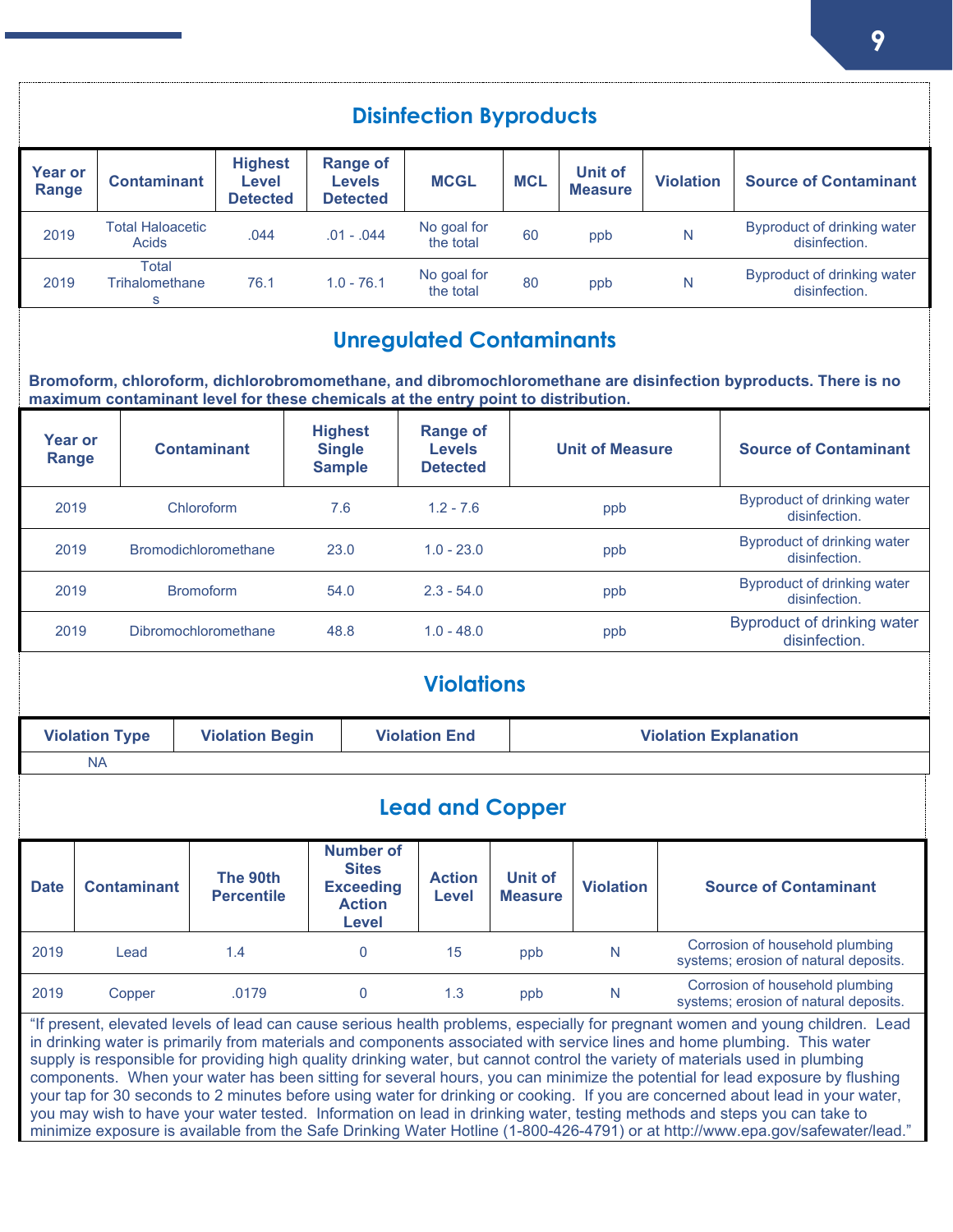<span id="page-9-1"></span><span id="page-9-0"></span>

| <b>Turbidity</b><br>Turbidity has no health effects. However, turbidity can interfere with disinfection and provide a medium for microbial growth.<br>Turbidity may indicate the presence of disease-causing organisms. These organisms include bacteria, viruses, and parasites<br>that can cause symptoms such as nausea, cramps, diarrhea and associated headaches. |                                                                                                                                                                                                                                                                                                                                                                                            |                     |                         |                                                       |                                                                          |                                   |                           |                                                                                  |   |                                          |  |
|------------------------------------------------------------------------------------------------------------------------------------------------------------------------------------------------------------------------------------------------------------------------------------------------------------------------------------------------------------------------|--------------------------------------------------------------------------------------------------------------------------------------------------------------------------------------------------------------------------------------------------------------------------------------------------------------------------------------------------------------------------------------------|---------------------|-------------------------|-------------------------------------------------------|--------------------------------------------------------------------------|-----------------------------------|---------------------------|----------------------------------------------------------------------------------|---|------------------------------------------|--|
| Year                                                                                                                                                                                                                                                                                                                                                                   |                                                                                                                                                                                                                                                                                                                                                                                            | <b>Contaminant</b>  |                         | <b>Highest</b><br><b>Single</b><br><b>Measurement</b> | <b>Lowest</b><br>Monthly % of<br><b>Samples</b><br><b>Meeting Limits</b> | <b>Turbidity</b><br><b>Limits</b> |                           | Unit of<br>Source of<br><b>Violation</b><br><b>Contaminant</b><br><b>Measure</b> |   |                                          |  |
| 2019                                                                                                                                                                                                                                                                                                                                                                   |                                                                                                                                                                                                                                                                                                                                                                                            | <b>Turbidity</b>    |                         | .13                                                   | 100.00                                                                   | $.3\phantom{0}$                   | <b>NTU</b>                |                                                                                  | N | Soil Runoff                              |  |
|                                                                                                                                                                                                                                                                                                                                                                        | <b>Total Organic Carbon</b><br>Total organic carbon (TOC) no health effects. The disinfectant can combine with TOC to form disinfection byproducts.<br>Disinfection is necessary to ensure that water does not have unacceptable levels of pathogens. Byproducts of<br>disinfection include trihalomethanes (THMs) and haloacetic acids (HAA) which are reported elsewhere in this report. |                     |                         |                                                       |                                                                          |                                   |                           |                                                                                  |   |                                          |  |
| Year                                                                                                                                                                                                                                                                                                                                                                   |                                                                                                                                                                                                                                                                                                                                                                                            | <b>Contaminant</b>  | <b>Average</b><br>Level |                                                       | <b>Minimum</b><br><b>Level</b>                                           | <b>Maximum</b><br><b>Level</b>    | Unit of<br><b>Measure</b> | <b>MCLG</b>                                                                      |   | <b>Source of Chemical</b>                |  |
| 2019                                                                                                                                                                                                                                                                                                                                                                   |                                                                                                                                                                                                                                                                                                                                                                                            | <b>Source Water</b> |                         | 4.63                                                  | 3.85                                                                     | 5.14                              | ppm                       |                                                                                  |   | Naturally present in the<br>environment. |  |
|                                                                                                                                                                                                                                                                                                                                                                        | Naturally present in the<br>1.91<br>1.53<br>2.25<br>2019<br><b>Drinking Water</b><br>ppm<br>environment                                                                                                                                                                                                                                                                                    |                     |                         |                                                       |                                                                          |                                   |                           |                                                                                  |   |                                          |  |
| 2019<br><b>Removal Ratio</b><br>1.70<br>1.58<br>1.88<br>% removal<br><b>NA</b>                                                                                                                                                                                                                                                                                         |                                                                                                                                                                                                                                                                                                                                                                                            |                     |                         |                                                       |                                                                          |                                   |                           |                                                                                  |   |                                          |  |
| *Removal ratio is the percent of TOC removed by the treatment process divided by the percent of TOC required by TCEQ to be<br>removed.                                                                                                                                                                                                                                 |                                                                                                                                                                                                                                                                                                                                                                                            |                     |                         |                                                       |                                                                          |                                   |                           |                                                                                  |   |                                          |  |
|                                                                                                                                                                                                                                                                                                                                                                        | <b>Cryptosporidium Monitoring Information: SAMPLES FOUND NONE DETECTED</b><br>Total Coliform: REPORTED MONTHLY TESTS FOUND NO COLIFORM BACTERIA.<br>Fecal Coliform: REPORTED MONTHLY TESTS FOUND NO FECAL COLIFORM BACTERIA.                                                                                                                                                               |                     |                         |                                                       |                                                                          |                                   |                           |                                                                                  |   |                                          |  |

**10**